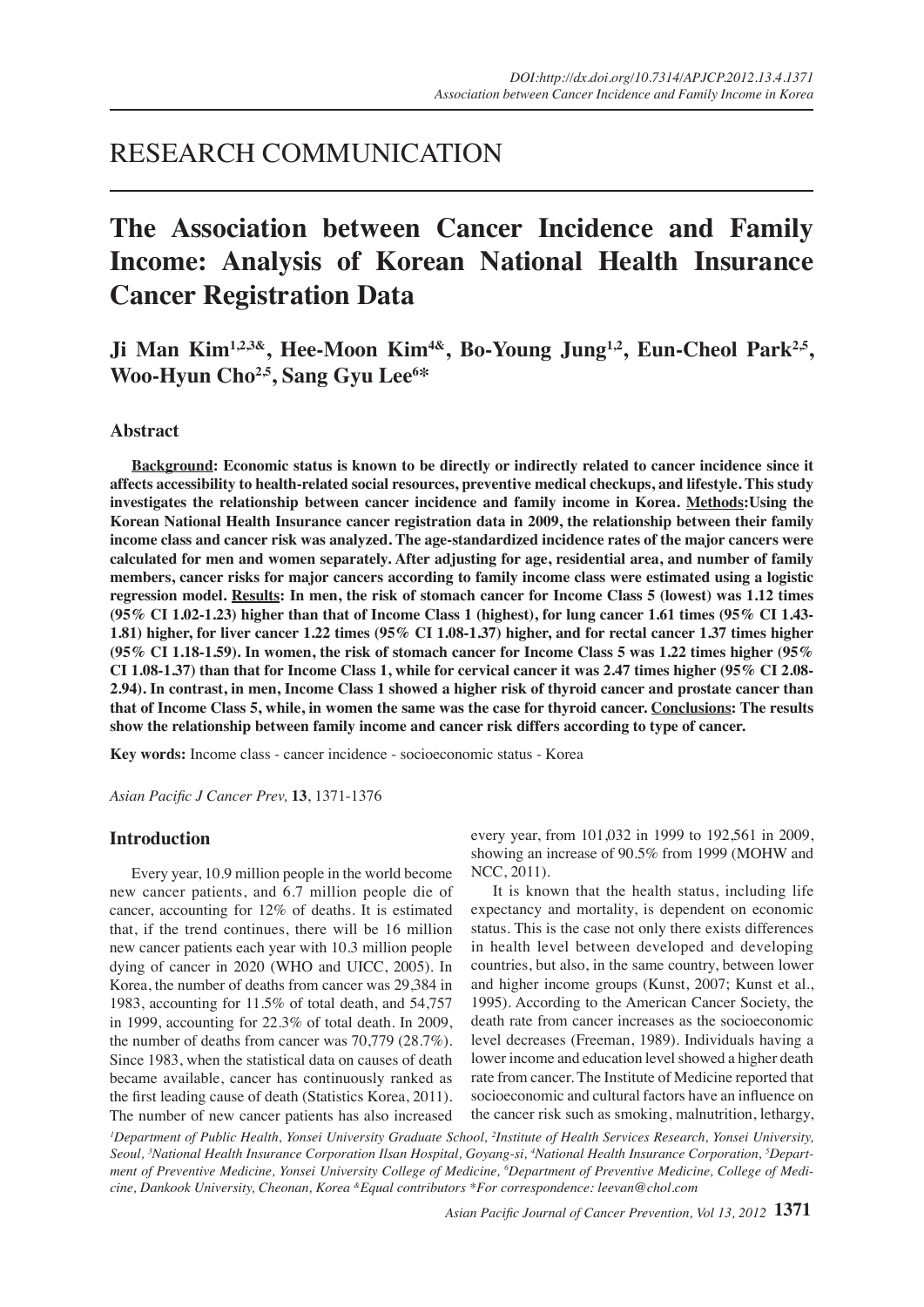#### *Ji Man Kim et al*

and poverty (IOM, 2003). Income and education level as well as the availability of health insurance affected early cancer detection and treatment. A study conducted on 24 different cancers in 37 population groups in 21 countries showed that the cancer incidence rate was higher in the lower social classes. In men, the only exceptions were, rectal cancer, brain cancer, and melanoma and, in women, rectal cancer, breast cancer, ovarian cancer and melanoma (Faggiano et al., 1997). In men, the incidence of lung cancer, oro-pharyngeal cancer, esophageal cancer, and stomach cancer was higher in the lower social classes. In women, the incidence of esophageal cancer, stomach cancer, and cervical cancer was higher in the lower social classes.

In Korea, the cancer registration and statistics program was established by the Korea Central Cancer Registry to monitor and control cancers. The program has collected statistical data on cancer incidence and mortality (Cho et al., 2007; Jung et al., 2007; Khang and Kim, 2006; Song and Byeon, 2000; Won et al., 2009). However, still the dependency of the cancer incidence and mortality on socioeconomic status has not been sufficiently investigated in Korea. The purpose of this study was to verify the difference in the cancer incidence rate among various income levels in Korea using the cancer registration data from the Korean National Health Insurance.

# **Materials and Methods**

#### *Data sources and Study subjects*

The data used in this study were the 2009 Korean National Health Insurance cancer registration data of the self-employed and medical aid beneficiaries. The total number of self-employed and medical aid beneficiaries in 2009 was 18,868,659. The newly diagnosed cancer patients were identified based on the claims data of Korean National Health Insurance between January 1

The monthly health insurance premium of the selfemployed is determined based on earned income, asset income, property (including house and automobile), and the economic activity participation rate. The standardized income was calculated from the monthly health insurance

*Income class*

premium data, with adjustments for family size. Income standardization is the method used by the Organization for Economic Cooperation and Development (OECD) to compare and analyze the income of different countries. In this study, the household equivalence scale was used, where the household income is divided by the square root of the family size (OECD, 2009). The subjects were then categorized into five income classes: Income Class 1, the highest intervals (80-100%), Income Class 2 (60-80%), Income Class 3 (40-60%), Income Class 4 (20-40%), and Income Class 5 as the lowest intervals (0%-20%).

and December 31, 2009 which were sent by the hospitals having diagnosed and treated the patients and verified by the Health Insurance Review Agency. The number of newly diagnosed cancer patients in 2009 was 65,506.

The monthly premium of National Health Insurance at the end of December, 2009 was used as a proxy indicator of income class of each subject in this study.

*Age, number of families, residential area, site of cancer*

The age, residence, and family size of each subject were obtained from the database of National Health Insurance Corporation. The age, residence, and family size used were as of the end of December, 2009. Family size data were used to calculate the standardized income. The residence was classified into three groups according to the municipal administrative territory: metropolis, urban, and rural.

#### *Statistical analysis*

The age-standardized incidence rates (per 100,000

| Variables    |                    | Men Cancer | л.<br>$CR*$ | Total     | p-Value | Women Cancer | $CR*$ | Total     | p-Value |  |
|--------------|--------------------|------------|-------------|-----------|---------|--------------|-------|-----------|---------|--|
|              |                    | Cases      |             |           |         | Cases        |       |           |         |  |
|              |                    | 29,226     | 311.5       | 9,381,750 |         | 36,280       | 382.4 | 9,486,909 |         |  |
| Income Class |                    |            |             |           | < .0001 |              |       |           | < .0001 |  |
|              | Class1 (High)      | 5,846      | 311.8       | 1,874,777 |         | 7,258        | 382.5 | 1,897,369 |         |  |
|              | Class <sub>2</sub> | 5,844      | 311.6       | 1,875,445 |         | 7,258        | 382.3 | 1,898,425 |         |  |
|              | Class <sub>3</sub> | 5,843      | 311.0       | 1,878,929 |         | 7,248        | 382.8 | 1,893,291 |         |  |
|              | Class4             | 5,858      | 328.7       | 1,781,925 |         | 7,246        | 382.6 | 1,888,788 |         |  |
|              | Class5 (Low)       | 5,835      | 296.1       | 1,970,674 |         | 7,270        | 380.8 | 1,909,036 |         |  |
| Age          |                    |            |             |           | < .0001 |              |       |           | < 0001  |  |
|              | $\leq 39$          | 1,929      | 39.6        | 4,875,740 |         | 5,606        | 124.4 | 4,507,001 |         |  |
|              | $40-49$            | 4,014      | 204.5       | 1,963,124 |         | 10,008       | 510.7 | 1,959,786 |         |  |
|              | 50-59              | 7,424      | 531.1       | 1,397,800 |         | 9,041        | 679.2 | 1,331,197 |         |  |
|              | 60-69              | 8,386      | 1212.8      | 691,475   |         | 5,921        | 745.8 | 793,873   |         |  |
|              | $\geq 70$          | 7,473      | 1647.4      | 453,611   |         | 5,704        | 637.3 | 895,052   |         |  |
| Residence**  |                    |            |             |           | < .0001 |              |       |           | < 0001  |  |
|              | Metropolis         | 6,072      | 319.4       | 1,901,357 |         | 8,162        | 417.1 | 1,957,052 |         |  |
|              | Urban              | 6,771      | 284.2       | 2,382,606 |         | 8,955        | 371.5 | 2,410,746 |         |  |
|              | Rural              | 16,380     | 321.4       | 5,095,992 |         | 19,155       | 374.4 | 5,116,224 |         |  |

**Table 1. Characteristics of the Study Population** 

\* Crude incidence rate per 100,000 population;\*\* 3 cases missing

*Asian Pacific Journal of Cancer Prevention, Vol 13, 2012* **1372**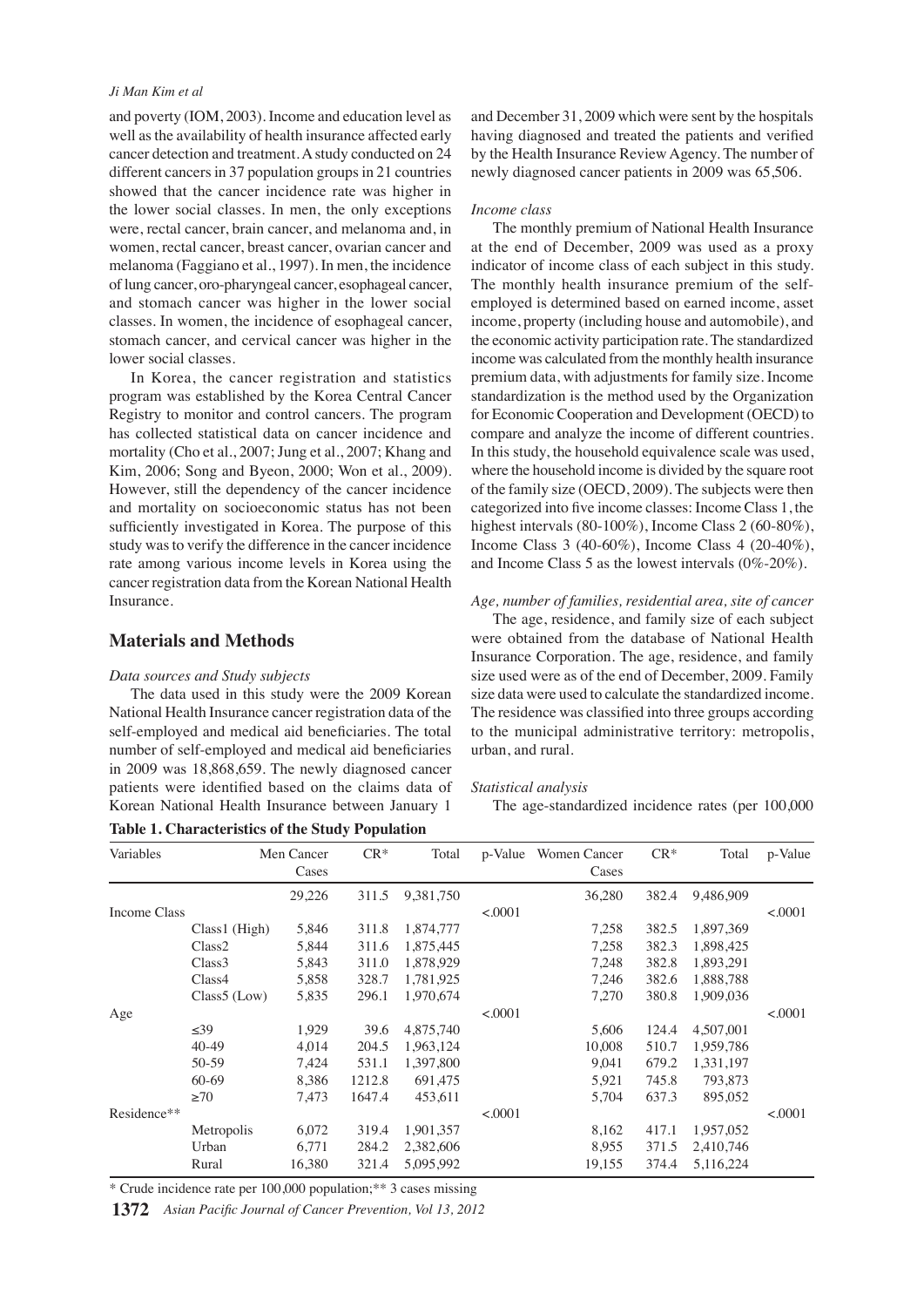| Male                    |                                    |       |         |                  |             | Income |         |         |               |                 |               |              |      |
|-------------------------|------------------------------------|-------|---------|------------------|-------------|--------|---------|---------|---------------|-----------------|---------------|--------------|------|
|                         | Site<br>Class $1(High)$            |       |         | Class 2          |             |        | Class 3 | Class 4 |               | Class $5$ (Low) |               | <b>TOTAL</b> |      |
|                         | $ICD-10$<br>Cases $ASR^*$<br>Cases |       | $ASR^*$ | $ASR^*$<br>Cases |             | Cases  | $ASR^*$ |         | Cases $ASR^*$ |                 | Cases $ASR^*$ |              |      |
| Stomach                 | C16                                | 1,135 | 42.8    | 1,251            | 70.7        | 1,320  | 83.8    | 1,296   | 95.4          | 1,229           | 56.4          | 6,231        | 64.4 |
| Lung etc                | $C33-C34$                          | 524   | 20.1    | 582              | 34.7        | 650    | 44.2    | 685     | 55.1          | 734             | 32.9          | 3.175        | 33.6 |
| Liver                   | C <sub>22</sub>                    | 533   | 19.9    | 607              | 32.3        | 632    | 38.0    | 622     | 42.7          | 668             | 31.0          | 3,062        | 30.9 |
| Colon                   | C18                                | 551   | 20.7    | 517              | 29.7        | 474    | 31.5    | 495     | 37.9          | 466             | 21.1          | 2,503        | 26.1 |
| Rectum                  | $C19-C21$                          | 344   | 13.1    | 419              | 23.3        | 408    | 25.9    | 437     | 31.7          | 441             | 20.5          | 2,049        | 21.1 |
| Prostate                | C61                                | 672   | 25.6    | 423              | 27.3        | 340    | 25.4    | 268     | 24.2          | 328             | 13.1          | 2,031        | 22.1 |
| Thyroid                 | C <sub>73</sub>                    | 341   | 14.4    | 242              | 12.3        | 238    | 13.1    | 225     | 12.9          | 127             | 6.1           | 1,173        | 11.9 |
| <b>Bladder</b>          | C67                                | 218   | 8.4     | 192              | 11.4        | 203    | 13.6    | 203     | 16.4          | 181             | 7.8           | 997          | 10.6 |
| Kidney                  | C64-C66,<br>C68                    | 151   | 6.0     | 141              | 7.4         | 130    | 7.9     | 124     | 8.1           | 116             | 5.4           | 662          | 6.8  |
| Non-Hodgkin<br>Lymphoma | $C82-C85$<br>C96                   | 100   | 4.3     | 124              | 7.0         | 107    | 6.5     | 108     | 6.9           | 125             | 6.0           | 564          | 5.9  |
| Others                  | Re.<br>C00-C97                     | 1.277 | 51.4    | 1.346            | 75.6        | 1,341  | 84.2    | 1,395   |               | 99.0 1.420      | 66.6          | 6.779        | 70.9 |
| All Cancer              | C00-C97                            | 5.846 | 226.7   |                  | 5,844 331.6 | 5,843  | 374.1   | 5,858   |               | 430.3 5,835     | 266.9         | 29.226 304.2 |      |

**Table 2. Age-standardized Incidence Rates for Major Cancers in Korean Men in 2009(per 100,000 populations)** 

\* Age-standardized incidence rate per 100,000 population

**Table 3. Age-standardized Incidence Rates for Major Cancers in Korean Women in 2009(per 100,000 populations)**

| Female         |                                   |                 |               |       | Income        |       |               |               |       |       |                 |              |        |
|----------------|-----------------------------------|-----------------|---------------|-------|---------------|-------|---------------|---------------|-------|-------|-----------------|--------------|--------|
| Site           |                                   | Class $1(High)$ |               |       | Class 2       |       | Class 3       | Class 4       |       |       | Class $5$ (Low) | <b>TOTAL</b> |        |
|                | $ICD-10$                          |                 | Cases $ASR^*$ |       | Cases $ASR^*$ |       | Cases $ASR^*$ | Cases $ASR^*$ |       |       | Cases $ASR^*$   | Cases        | $ASR*$ |
| Thyroid        | C73                               | 2.212           | 89.7          | 2.056 | 99.5          | 1.835 | 96.3          | 1.546         | 82.8  | 1.145 | 66.5            | 8.794        | 87.3   |
| <b>B</b> reast | C50                               | 1.256           | 49.3          | 1.348 | 63.5          | 1,322 | 68.0          | 1.283         | 67.9  | 1166  | 66.7            | 6.375        | 61.0   |
| Stomach        | C16                               | 562             | 20.0          | 568   | 27.7          | 570   | 29.4          | 612           | 33.8  | 723   | 25.2            | 3.035        | 26.0   |
| Colon          | C18                               | 375             | 12.9          | 326   | 15.9          | 319   | 17.0          | 328           | 18.2  | 428   | 14.9            | 1,776        | 14.9   |
| Cervix uteri,  | C <sub>53</sub> , C <sub>54</sub> | 199             | 8.0           | 234   | 11.3          | 315   | 16.9          | 447           | 24.2  | 461   | 24.3            | 1.656        | 15.7   |
| Corpus uteri   |                                   |                 |               |       |               |       |               |               |       |       |                 |              |        |
| Lung etc       | $C33-C34$                         | 320             | 11.2          | 278   | 13.4          | 304   | 16.4          | 301           | 16.9  | 406   | 14.5            | 1.609        | 13.8   |
| Rectum         | $C19-C21$                         | 235             | 8.0           | 221   | 10.6          | 222   | 11.7          | 240           | 13.2  | 309   | 10.6            | 1.227        | 10.3   |
| Liver          | C <sub>22</sub>                   | 153             | 5.4           | 158   | 7.8           | 157   | 8.6           | 177           | 10.1  | 230   | 9.2             | 875          | 7.5    |
| Ovary          | C56                               | 110             | 4.4           | 127   | 6.4           | 129   | 6.6           | 125           | 6.6   | 151   | 8.2             | 642          | 6.1    |
| Skin           | $C43-C44$                         | 107             | 3.9           | 89    | 4.3           | 109   | 5.6           | 92.0          | 4.9   | 163   | 3.9             | 560          | 4.2    |
| Others         | Re. C00-C97                       | 1.729           | 71.6          | 1.853 | 91.7          | 1.966 | 103.3         | 2.095         | 112.1 | 2.088 | 101.5           | 9.731        | 92.5   |
| All Cancer     | $COO-C97$                         | 7.258           | 284.4         | 7.258 | 352.2         | 7.248 | 379.8         | 7.246         | 390.8 | 7.270 |                 | 345.6 36.280 | 339.3  |

\* Age-standardized incidence rate per 100,000 population

population) of the major common cancers were calculated for men and women separately. A logistic regression analysis adjusted for the age and residential area was performed to estimate the cancer incidence risk according to income classes with an odds ratio and 95% confidence intervals. SAS (version 9.2) was used for all procedures.

#### **Results**

Table 1 presents the general characteristics of the subjects. According to the 2009 National Health Insurance cancer registration data, cancer cases included 29,226 men and 36,280 women.

 Table 2 presents the age-standardized major cancer incidence rate (per 100,000 populations) in men. The major cancers, in order of incidence in men, were stomach cancer, lung cancer, liver cancer, colon cancer and rectal cancer. The incidence of top ten cancers

accounted for 77% (22,447) of total cancer incidence in men. Table 3 presents the age-standardized major cancer incidence rate (per 100,000 populations) in women. The major cancers, in order of incidence in women, were thyroid cancer, breast cancer, stomach cancer, colon cancer, and cervical cancer. The incidence of the top ten cancers accounted for 73% (26,552) of the total cancer incidence in women.

Table 4 and 5 present the results of logistic regression of the relationship between income classes and cancer incidence risk. In men, the lowest income class (Class 5) showed higher risk of stomach cancer (OR 1.22 [1.02- 1.23]), lung cancer (OR 1.61 [1.43-1.81]), liver cancer (OR 1.22 [1.08-1.37]), and rectal cancer (OR 1.37 [1.18- 1.59]) than the highest income class (Class 1). In contrast, the incidence risk of thyroid cancer (OR 0.24 [0.20-0.30]) and prostate cancer (OR 0.56 [0.48-0.64]) was lower in income Class 5 than in income Class 1 (Table 4). In women, the lowest income class (Class 5) showed higher

*Asian Pacific Journal of Cancer Prevention, Vol 13, 2012* **1373**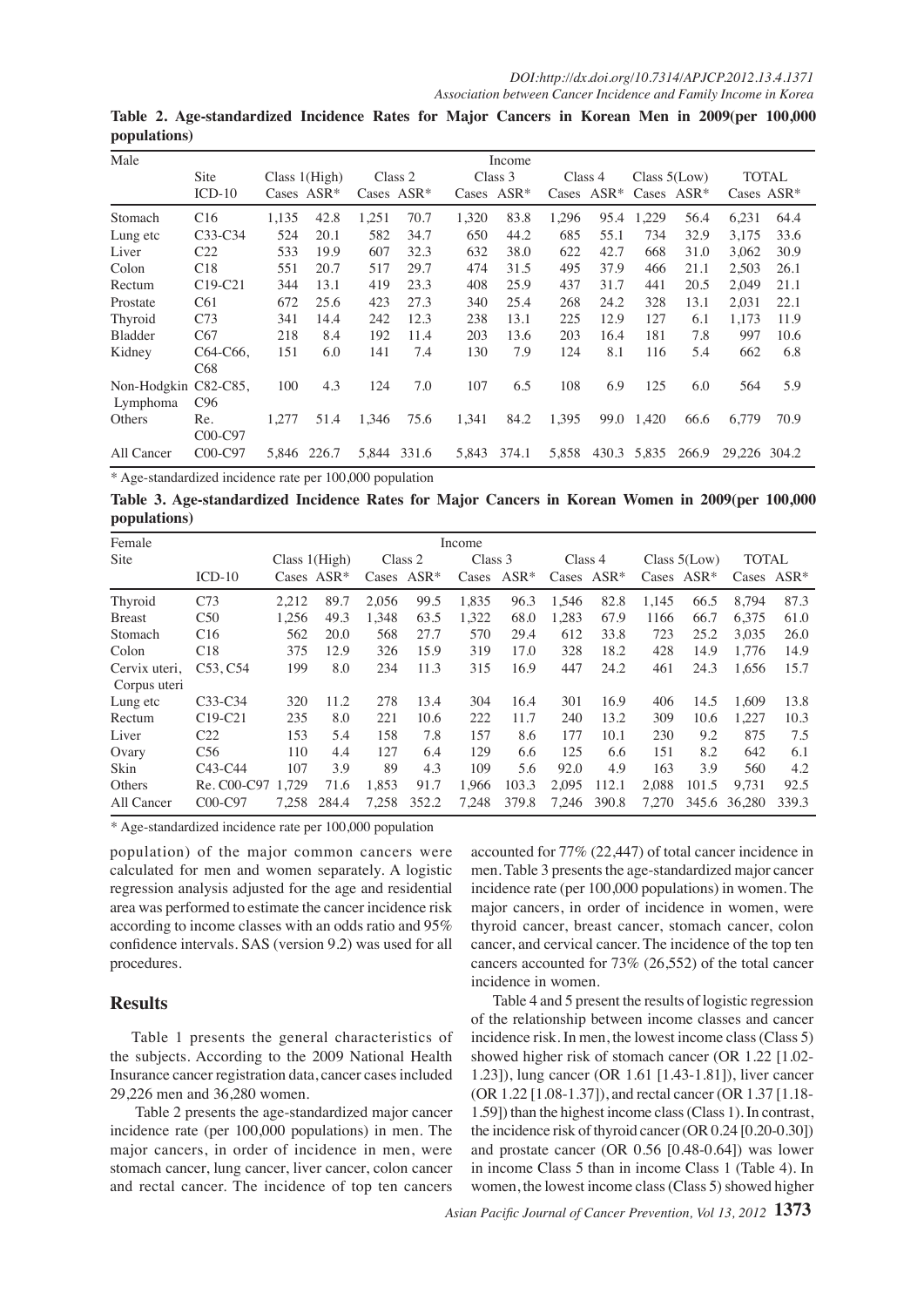risk of breast cancer (OR 1.49 [1.20-1.83]), stomach cancer (OR 1.22 [1.08-1.37]) and cervical cancer (OR 2.47 [2.08-2.94]) than in income Class 1. In contrast, the risk of thyroid cancer (OR 0.45 [0.41-0.48]) was lower in income class 5 than in income class 1 (Table 5).

# **Discussion**

In this study, the relationship between income class and cancer incidence risk was analyzed using the Korean National Health Insurance cancer registration data of the self-employed insured and medical aid beneficiaries. In men, the incidence risk of stomach cancer, lung cancer, and rectal cancer increased as Income Class decreased. In women, the incidence risk of stomach cancer and cervical cancer increased as Income class decreased.

In Italy, the incidence risk of stomach cancer was higher among people of low income (1.3 times in men and 2.21 times in women) (Faggiano et al., 1997). In Finland, this risk was also higher (1.84 times in men and 1.36 times in women) (Pukkala, 1995). In Germany, the incidence risk of stomach cancer was 5.53 times higher among people of low income (the bottom 20%) (Geyer, 2008). The incidence risk of lung cancer, in Italy, was higher among people of low income (1.81 times in men) (Faggiano et al., 1994). For men in Finland it was 3.07 times higher (Pukkala, 1995) and for men in New Zealand it was 3.07 times higher (Blakely et al., 2011).

In Germany, the incidence risk of lung cancer was 2.0 times higher among low-income individuals (the bottom 20%) (Geyer, 2008). However, in Finland, the incidence risk for lung cancer in women in low-income groups was 96% of that of high-income groups, showing an opposite pattern (Pukkala, 1995). The incidence risk for liver cancer among low-income groups was 2.0 times higher in Italy (Faggiano et al., 1994). A study conducted on the correlation between socioeconomic status and cancer mortality in Australia showed that the risk of death from liver cancer was 1.18 times higher among low-income individuals (Yu et al., 2008). The incidence risk of rectal cancer was 1.04 times higher among low-income individuals in Denmark (Egeberg et al., 2008). However, the incidence risk of rectal cancer was 87% of the mean among men in Ontario, Canada, and 94% in men and 98% in women in the U.S., indicating that the risk was lower among people in the high income group (Boyd et al., 1999; Mackillop et al., 2000). The incidence risk of cervical cancer was higher among low-income women in Australia (1.33 times) (Yu et al., 2008) and New Zealand (1.35 times) (Blakely et al., 2011). The incidence risk of cervical cancer was lower among high-income women in Ontario, Canada (0.71 times) and in the U.S. (0.69 times) (Mackillop et al., 2000). When compared with the results of other countries, the inequality in stomach cancer, lung cancer, and liver cancer between income levels seems to be relatively small in Korea.

**Table 4. Odds Ratio of Having Cancer by Income Class, Age and Residence in Men** 

|              | Stomach  |                                                    |         | Lung etc                                   |        | Liver                               |        | Colon |        | Rectum                             |         | Prostate                                                                                                                                                                        |          | Thyroid                 |        | Bladder |        | Kidney      | Non-Hodgkin<br>lymphoma |             |
|--------------|----------|----------------------------------------------------|---------|--------------------------------------------|--------|-------------------------------------|--------|-------|--------|------------------------------------|---------|---------------------------------------------------------------------------------------------------------------------------------------------------------------------------------|----------|-------------------------|--------|---------|--------|-------------|-------------------------|-------------|
|              | OR       |                                                    |         | $(95\% \text{ CI})$ OR $(95\% \text{ CI})$ | OR     | $(95\% \text{ CI})$                 |        |       |        |                                    |         | OR (95% CI) OR (95% CI) OR (95% CI)                                                                                                                                             |          | OR (95% CI) OR (95% CI) |        |         |        | OR (95% CI) |                         | OR (95% CI) |
| Income Class |          |                                                    |         |                                            |        |                                     |        |       |        |                                    |         |                                                                                                                                                                                 |          |                         |        |         |        |             |                         |             |
|              | 1.00     |                                                    | 1.00    |                                            | 1.00   |                                     | 1.00   |       | 1.00   |                                    | 1.00    |                                                                                                                                                                                 | 1.00     |                         | 1.00   |         | 1.00   |             | 1.00                    |             |
|              |          | $1.12(1.03-1.23)$ $1.21(1.07-1.38)$                |         |                                            |        | $1.06(0.93-1.20)$                   |        |       |        |                                    |         | $0.98$ (0.87-1.11) 1.24 (1.07-1.44) 0.74 (0.65-0.84) 0.53 (0.45-0.63) 0.96 (0.79-1.17) 0.85 (0.67-1.07) 1.11 (0.85-1.45)                                                        |          |                         |        |         |        |             |                         |             |
| 3            |          | $1.20(1.10-1.32)$ $1.39(1.23-1.57)$                |         |                                            |        | $1.11(0.98-1.25)$                   |        |       |        |                                    |         | $0.92(0.81-1.05)$ 1.24 (1.06-1.44) 0.60 (0.52-0.69) 0.49 (0.41-0.58) 1.02 (0.84-1.24) 0.77 (0.61-0.98) 0.90 (0.68-1.19)                                                         |          |                         |        |         |        |             |                         |             |
| 4            |          | $1.19(1.08-1.30)$ $1.49(1.32-1.69)$                |         |                                            |        | $1.09(0.96-1.23)$                   |        |       |        |                                    |         | $0.99(0.86-1.11)$ 1.34 (1.15-1.55) 0.47 (0.41-0.55) 0.43 (0.36-0.52) 1.03 (0.84-1.25) 0.73 (0.57-0.93) 0.87 (0.66-1.15)                                                         |          |                         |        |         |        |             |                         |             |
| 5            |          | $1.12(1.02 - 1.23)$                                |         | $1.61(1.43-1.81)$                          |        | $1.22(1.08-1.37)$                   |        |       |        | $0.92(0.81-1.05)$ 1.37 (1.18-1.59) |         | $0.56$ (0.48-0.64) $0.24$ (0.20-0.30) $0.90$ (0.73-1.10) $0.69$ (0.54-0.89) 1.02 (0.78-1.34)                                                                                    |          |                         |        |         |        |             |                         |             |
| $p*$         | < 0.0001 |                                                    | < .0001 |                                            | 0.1312 |                                     | 0.3211 |       | 0.0014 |                                    | < .0001 |                                                                                                                                                                                 | < 0.0001 |                         | 0.4807 |         | 0.0059 |             | 0.2095                  |             |
| Age          |          |                                                    |         |                                            |        |                                     |        |       |        |                                    |         |                                                                                                                                                                                 |          |                         |        |         |        |             |                         |             |
| <39          | 1.00     |                                                    | 1.00    |                                            | 1.00   |                                     | 1.00   |       | 1.00   |                                    | 1.00    |                                                                                                                                                                                 | 1.00     |                         | 1.00   |         | 1.00   |             | 1.00                    |             |
| 40-49        |          | $2.58(2.20-3.04)$                                  |         | $1.10(0.88-1.38)$                          |        | 3.88 (3.09-4.88)                    |        |       |        |                                    |         | 1.90 (1.45-2.49) 2.18 (1.66-2.87) 9.64 (1.30-71.69) 0.56 (0.47-0.67) 1.81 (1.11-2.98) 1.04 (0.76-1.43) 0.42 (0.33-0.55)                                                         |          |                         |        |         |        |             |                         |             |
| 50-59        |          | $2.46(2.11-2.88)$                                  |         |                                            |        | $1.69(1.37-2.07)$ $3.47(2.78-4.33)$ |        |       |        |                                    |         | 2.66 (2.06-3.44) 2.65 (2.05-3.44) 51.04 (7.17-363.11) 0.28 (0.24-0.34) 2.74 (1.73-4.35) 0.90 (0.67-1.21) 0.26 (0.20-0.34)                                                       |          |                         |        |         |        |             |                         |             |
| 60-69        |          | 2.46 (2.11-2.87) 2.49 (2.04-3.04) 2.19 (1.75-2.74) |         |                                            |        |                                     |        |       |        |                                    |         | 2.94 (2.28-3.79) 2.30 (1.77-2.98)159.18 (22.45-999.99)0.12 (0.10-0.15)3.41 (2.16-5.38) 0.63 (0.46-0.85) 0.20 (0.15-0.26)                                                        |          |                         |        |         |        |             |                         |             |
| $\geq 70$    |          | 2.11 (1.81-2.46) 2.72 (2.22-3.32) 1.41 (1.12-1.78) |         |                                            |        |                                     |        |       |        |                                    |         | 2.78 (2.15-3.59) 1.94 (1.49-2.52) 303.51 (42.82-999.99) 0.05 (0.04-0.07) 5.43 (3.45-8.53) 0.41 (0.30-0.57) 0.20 (0.16-0.27)                                                     |          |                         |        |         |        |             |                         |             |
| Residence    |          |                                                    |         |                                            |        |                                     |        |       |        |                                    |         |                                                                                                                                                                                 |          |                         |        |         |        |             |                         |             |
| City         | 1.00     |                                                    | 1.00    |                                            | 1.00   |                                     | 1.00   |       | 1.00   |                                    | 1.00    |                                                                                                                                                                                 | 1.00     |                         | 1.00   |         | 1.00   |             | 1.00                    |             |
|              |          | Urban $1.20(1.10-1.31)$                            |         | $1.08(0.96-1.22)$                          |        | $1.14(1.02-1.28)$                   |        |       |        |                                    |         | $0.91 (0.81-1.03)$ $0.84 (0.73-0.96)$ $0.90 (0.78-1.03)$ $0.78 (0.66-0.93)$ $1.08 (0.89-1.32)$ $1.03 (0.81-1.30)$ $0.89 (0.69-1.15)$                                            |          |                         |        |         |        |             |                         |             |
|              |          |                                                    |         |                                            |        |                                     |        |       |        |                                    |         | Rural 1.13 (1.10-1.22) 1.24 (1.12-1.37) 1.05 (0.95-1.16) 0.84 (0.76-0.93) 0.94 (0.84-1.05) 0.83 (0.74-0.94) 0.79 (0.68-0.91) 1.11 (0.94-1.31) 1.09 (0.89-1.33) 1.01 (0.82-1.25) |          |                         |        |         |        |             |                         |             |
|              |          | * for odds ratio trend adjusted for all variables  |         |                                            |        |                                     |        |       |        |                                    |         |                                                                                                                                                                                 |          |                         |        |         |        |             |                         |             |

| Table 5. Odds Ratio of Having Cancer by Income Class, Age and Residence in Women |  |  |  |
|----------------------------------------------------------------------------------|--|--|--|

|              | Thyroid |                   |        | <b>Breast</b>                              |         | Stomach                                                 |        |                                                                                                                                                                               | Colon   |             | Cervix uteri,<br>Corpus uteri |                     | Lung etc |                     | Rectum | Liver               |        |                | Ovary  | Skin                                                                                                                                |  |
|--------------|---------|-------------------|--------|--------------------------------------------|---------|---------------------------------------------------------|--------|-------------------------------------------------------------------------------------------------------------------------------------------------------------------------------|---------|-------------|-------------------------------|---------------------|----------|---------------------|--------|---------------------|--------|----------------|--------|-------------------------------------------------------------------------------------------------------------------------------------|--|
|              | OR      |                   |        | $(95\% \text{ CI})$ OR $(95\% \text{ CI})$ | OR.     | $(95\% \text{ C}I)$                                     |        | OR (95% CI)                                                                                                                                                                   |         | OR (95% CI) | OR                            | $(95\% \text{ CI})$ | OR       | $(95\% \text{ CI})$ | OR     | $(95\% \text{ CI})$ |        | OR (95% CI) OR |        | $(95\% \text{ CI})$                                                                                                                 |  |
| Income Class |         |                   |        |                                            |         |                                                         |        |                                                                                                                                                                               |         |             |                               |                     |          |                     |        |                     |        |                |        |                                                                                                                                     |  |
|              | 1.00    |                   | 1.00   |                                            | 1.00    |                                                         | 1.00   |                                                                                                                                                                               | 1.00    |             | 1.00                          |                     | 1.00     |                     | 1.00   |                     | 1.00   |                | 1.00   |                                                                                                                                     |  |
|              |         |                   |        | $0.83(0.77-0.89)$ 1.17 $(0.93-1.46)$       |         | $1.09(0.97-1.23)$                                       |        | $0.99(0.85-1.16)$ 1.17 $(0.96-1.41)$ 0.95 $(0.81-1.12)$                                                                                                                       |         |             |                               |                     |          |                     |        |                     |        |                |        | 1.05 (0.87-1.27) 1.17 (0.93-1.46) 1.14 (0.88-1.48) 0.92 (0.69-1.22)                                                                 |  |
| 3            |         |                   |        |                                            |         | $0.70(0.65-0.75)$ 1.19 $(0.95-1.50)$ 1.11 $(0.98-1.25)$ |        | $1.02(0.87-1.19)$ $1.59(1.32-1.91)$ $1.07(0.91-1.26)$                                                                                                                         |         |             |                               |                     |          |                     |        |                     |        |                |        | $1.10(0.91-1.33)$ $1.19(0.95-1.50)$ $1.17(0.90-1.51)$ $1.11(0.84-1.46)$                                                             |  |
| 4            |         |                   |        | $0.55(0.51-0.59)$ 1.39 (1.11-1.74)         |         | $1.23(1.09-1.39)$                                       |        | $1.08(0.92-1.26)$ $2.30(1.94-2.74)$ $1.08(0.92-1.27)$                                                                                                                         |         |             |                               |                     |          |                     |        |                     |        |                |        | 1.23 (1.02-1.48) 1.39 (1.11-1.74) 1.12 (0.86-1.45) 0.94 (0.71-1.26)                                                                 |  |
| 5            |         | $0.45(0.41-0.48)$ |        | $1.48(1.20-1.83)$                          |         |                                                         |        | $1.22$ $(1.08-1.37)$ $1.12$ $(0.97-1.30)$ $2.47$ $(2.08-2.94)$                                                                                                                |         |             |                               | $1.20(1.03-1.40)$   |          |                     |        |                     |        |                |        | $1.29(1.08-1.53)$ $1.48(1.20-1.83)$ $1.42(1.11-1.83)$ $1.15(0.90-1.49)$                                                             |  |
| $p*$         | < 0001  |                   | 0.0039 |                                            | &0.0001 |                                                         | 0.2547 |                                                                                                                                                                               | &0.0001 |             | 0.0869                        |                     | 0.0185   |                     | 0.0039 |                     | 0.5639 |                | 0.0964 |                                                                                                                                     |  |
| Age          |         |                   |        |                                            |         |                                                         |        |                                                                                                                                                                               |         |             |                               |                     |          |                     |        |                     |        |                |        |                                                                                                                                     |  |
| <39          | 1.00    |                   | 1.00   |                                            | 1.00    |                                                         | 1.00   |                                                                                                                                                                               | 1.00    |             | 1.00                          |                     | 1.00     |                     | 1.00   |                     | 1.00   |                | 1.00   |                                                                                                                                     |  |
| $40-49$      |         |                   |        | $0.90(0.84-0.97)$ 1.77 (1.24-2.54)         |         | $1.69(1.43-1.99)$                                       |        | 2.38 (1.77-3.21) 1.09 (0.94-1.27) 1.06 (0.84-1.33)                                                                                                                            |         |             |                               |                     |          |                     |        |                     |        |                |        | 2.93 (2.07-4.16) 1.77 (1.24-2.54) 0.92 (0.73-1.16) 0.59 (0.38-0.94)                                                                 |  |
| 50-59        |         |                   |        |                                            |         |                                                         |        | $0.78$ (0.73-0.84) 3.20 (2.27-4.51) 2.22 (1.89-2.62) 5.27 (3.96-7.01) 1.01 (0.86-1.18) 2.20 (1.78-2.71) 5.54 (3.94-7.77) 3.20 (2.27-4.51) 0.90 (0.71-1.15) 1.19 (0.79-1.79)   |         |             |                               |                     |          |                     |        |                     |        |                |        |                                                                                                                                     |  |
| 60-69        |         |                   |        |                                            |         |                                                         |        | 0.44 (0.40-0.48) 6.86 (4.90-9.59) 3.71 (3.15-4.37) 9.00 (6.77-11.96) 0.97 (0.82-1.16) 3.33 (2.69-4.12) 7.23 (5.13-10.18) 6.86 (4.90-9.59) 0.72 (0.55-0.96) 2.76 (1.88-4.05)   |         |             |                               |                     |          |                     |        |                     |        |                |        |                                                                                                                                     |  |
| >70          |         |                   |        |                                            |         |                                                         |        | 0.15 (0.13-0.16) 6.41 (4.58-8.98) 5.20 (4.43-6.10) 11.75 (8.86-15.57) 0.72 (0.60-0.87) 4.61 (3.75-5.67) 11.10 (7.94-15.53) 6.41 (4.58-8.98) 0.65 (0.49-0.86) 8.72 (6.15-12.4) |         |             |                               |                     |          |                     |        |                     |        |                |        |                                                                                                                                     |  |
| Residence    |         |                   |        |                                            |         |                                                         |        |                                                                                                                                                                               |         |             |                               |                     |          |                     |        |                     |        |                |        |                                                                                                                                     |  |
| City         | 1.00    |                   | 1.00   |                                            | 1.00    |                                                         | 1.00   |                                                                                                                                                                               | 1.00    |             | 1.00                          |                     | 1.00     |                     | 1.00   |                     | 1.00   |                | 1.00   |                                                                                                                                     |  |
| Urban        |         |                   |        | $1.04(0.97-1.12)$ $1.20(0.98-1.49)$        |         | $1.22(1.08-1.37)$                                       |        |                                                                                                                                                                               |         |             |                               |                     |          |                     |        |                     |        |                |        | $0.98(0.85-1.14)$ 1.04 $(0.90-1.20)$ 1.10 $(0.94-1.29)$ 0.96 $(0.81-1.15)$ 1.20 $(0.98-1.49)$ 0.80 $(0.63-1.01)$ 0.90 $(0.69-1.18)$ |  |
| Rural        |         |                   |        |                                            |         |                                                         |        | 1.00 (0.94-1.07) 1.26 (1.05-1.52) 1.25 (1.13-1.38) 1.00 (0.89-1.13) 1.03 (0.91-1.17) 1.22 (1.07-1.40) 1.08 (0.93-1.25) 1.26 (1.05-1.52) 0.98 (0.81-1.19) 1.10 (0.88-1.38)     |         |             |                               |                     |          |                     |        |                     |        |                |        |                                                                                                                                     |  |

\*\* for odds ratio trend adjusted for all variables

*Asian Pacific Journal of Cancer Prevention, Vol 13, 2012* **1374**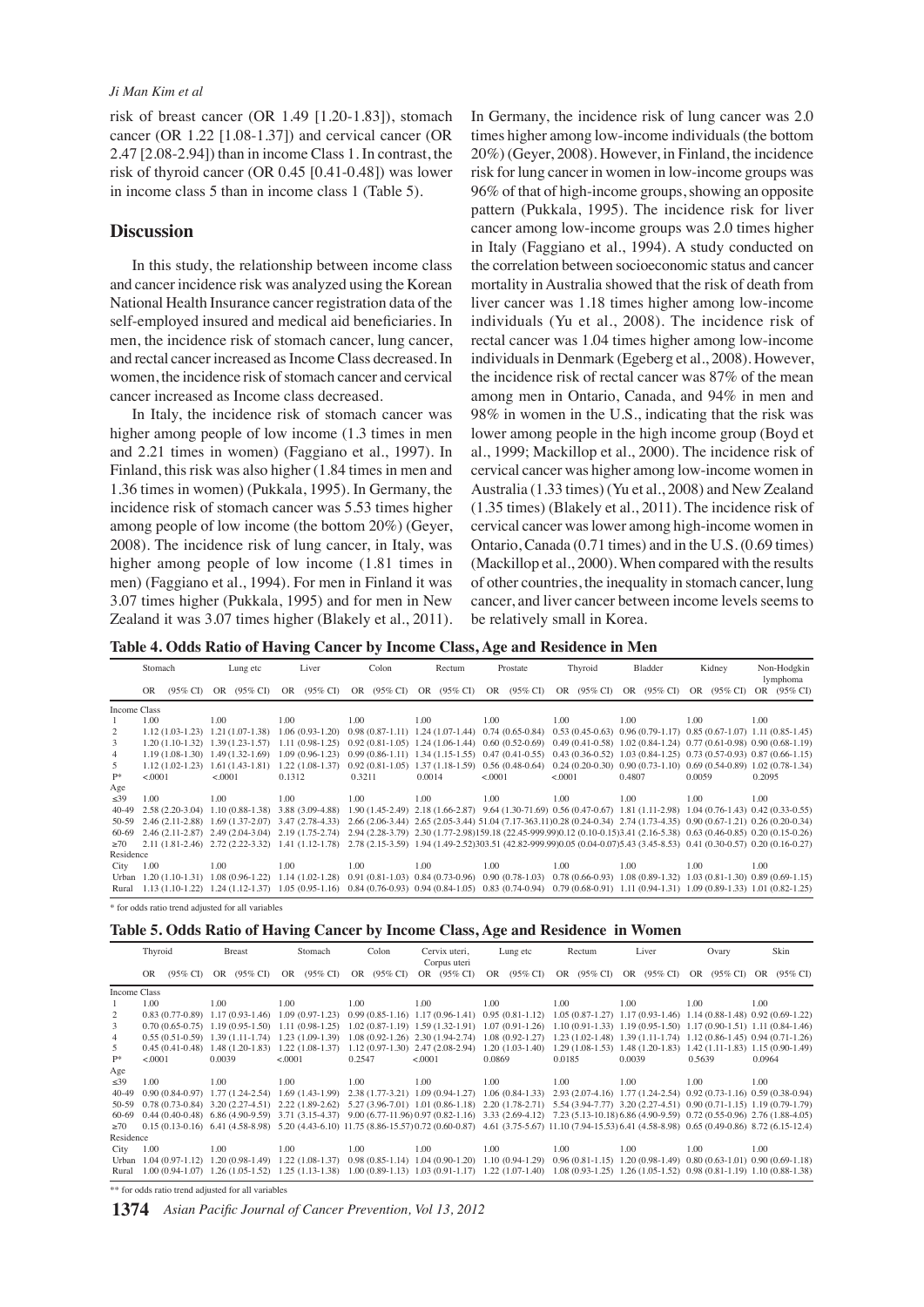#### *DOI:http://dx.doi.org/10.7314/APJCP.2012.13.4.1371 Association between Cancer Incidence and Family Income in Korea*

In men, prostate cancer and thyroid cancer showed the higher risk in the highest income class. In women, the risk of thyroid cancer increased as income class increased. According to a study conducted in California, U.S., among African-Americans, non-Hispanic Whites, Hispanics and Asian/Pacific Islanders, the prostate cancer incidence risk was 1.28 times higher in the high socioeconomic class than in the low one (Cheng et al., 2009). A study conducted in Columbia also showed that the prostate cancer incidence risk was higher in the high socioeconomic class (Cuello et al., 1982; Teppo, 1984). According to a survey conducted in Wisconsin, U.S., on the incidence of thyroid cancer between 1980 and 2004, thyroid cancer incidence increased by 0.5 per 100,000 persons as median income increased by \$10,000 (Sprague et al., 2008).

The Korean National Health Insurance provides regular health check-up benefit which includes screening tests for major cancers (stomach, breast, colorectal, cervical, and liver) for all adults over 40 in every 2 years. However, many people who are usually wealthy voluntarily buy the more expensive comprehensive medical check-up which usually includes the screening for the thyroid and prostate cancer (Kim et al., 2011). The reason why the incidence risk of thyroid cancer and prostate cancer was higher in the higher income class may be because of the higher rate of early detection of those cancers in this class, since higher income individuals may undergo this kind of screening more often (Han et al., 2011).

Based on the previous studies and this study, it may be concluded that socioeconomic factors, such as income level, affects cancer incidence. Those who are in a lowincome class may be less able to manage their health, participate in routine physical exercise, and undergo preventive health examinations while coping with the social structural circumstances of their occupational obligations and their family responsibilities. Previous studies showed that the probability of early cancer detection was lower in the lower socioeconomic classes (Halpern et al., 2007; Kaffashian et al., 2003; Schwartz et al., 2003; Yabroff and Gordis, 2003). Additionally, people in a low socioeconomic class may have less concern for their health. Those who are at a higher income level may follow a healthier lifestyle, have easy access to medical information, and enjoy more resources that are helpful to health (Galobardes et al., 2006; Liberatos et al., 1988).

However, it may not be sufficient to analyze the correlation between cancer incidence and income class, occupation, education, marriage, and life style to understand how socioeconomic factors affect cancer incidence. To understand how socioeconomic factors affect cancer incidence, data need to be collected and analyzed in a life-course perspective. For example, the socioeconomic factors such as occupation, income, and education level may have a life-long effect on health disparity. In addition, health status should be considered as a complex result of biological, physiochemical, and

social factors. Thus, it is necessary to develop an extensive understanding of the cancer incidence mechanism by collecting and analyzing data on socioeconomic factors as well as socio-cultural and psychological factors.

The results of this study might have underestimated the disparity of the cancer incidence risk among income classes because the low income classes may take less advantage of medical services. In addition, this study does not consider other indicators of socioeconomic status besides income class, such as education, occupation, and marital status and thus the socioeconomic status of the subjects might not have been comprehensively reflected. Future studies may need to include other socioeconomic indicators, such as educational level and marital status, which may have direct and indirect effects on economic status and occupation. In spite of the limitations, this study is significant in the following aspects. First, the income class parameter was derived from the monthly health insurance premium. Since the monthly health insurance premium is determined on the basis of income class, it may be considered as an appropriate criterion for classifying income classes. In practice, it is difficult to obtain accurate income data in this kind of study. The income data collected through interviews are hardly reliable. The monthly health insurance premium is considered as a highly reliable proxy indicator of actual income class. Second, previous studies were conducted on a single type of cancer or a few types of cancer. Some of the studies were conducted on cancer patients registered in hospitals. However, this study incorporated all the people who made use of medical services because of cancer and, thus, they were enlisted in the National Health Insurance cancer registration data, one of the representative public data sources in Korea for the selfemployed insured and medical aid beneficiaries. This data source enabled a thorough investigation of the relationship between income class and cancer incidence.

This study showed that there is an economic inequality in the incidence of cancer in Korea. The results of this study will provide basic data to enable intensified early cancer detection for those who are at a low socioeconomic level and in a vulnerable class as well as continuous and appropriate management in order to ultimately reduce the disparity of cancer incidence risk among the income classes.

# **References**

- Blakely T, Shaw C, Atkinson J, et al. (2011). Social inequalities or inequities in cancer incidence? Repeated census-cancer cohort studies, New Zealand 1981-1986 to 2001-2004. *Cancer Causes Control*, **22**, 1307-18.
- Boyd C, Zhang-Salomons J, Groome P, et al. (1999). Associations between community income and cancer survival in Ontario, Canada, and the United States. *J Clin Oncol*, **17**, 2244-55.
- Cheng I, Witte J, McClure L, et al. (2009). Socioeconomic status and prostate cancer incidence and mortality rates

*Asian Pacific Journal of Cancer Prevention, Vol 13, 2012* **1375**